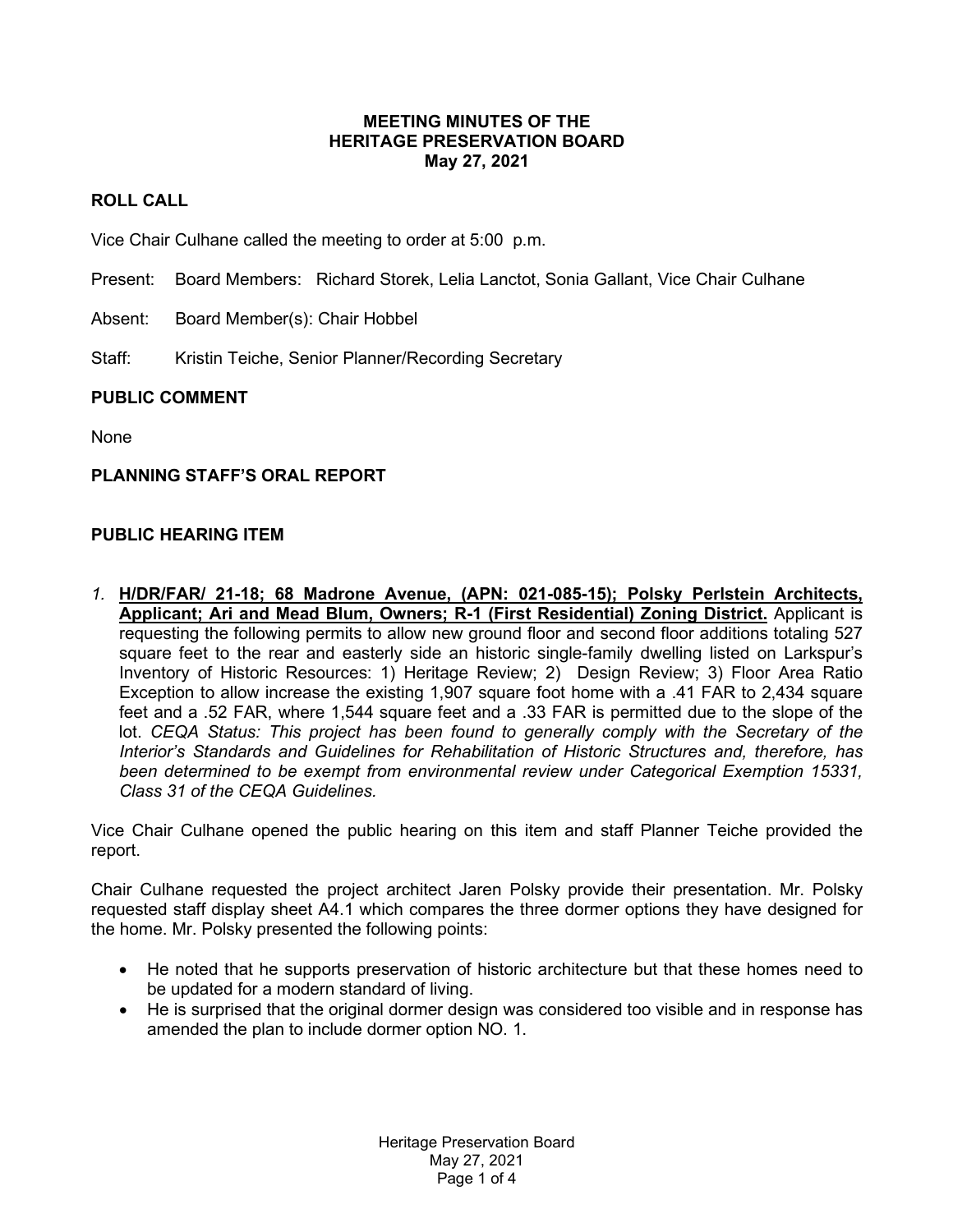- He and the property owner prefer dormer options No. 2 or 3 as they believe the design will only be minimally visible, will look better, and will provide for a better bedroom for their children.
- He does not believe that dormer options 2 and 3 will unduly disturb the historic appearance of the home.
- They can live with option 1 but prefer options 2 and 3.

Ari Blum, property owner of 68 Madrone Ave. presented the following points:

- They purchased the home in 2008, when oldest son was 18 months.
- They purchased house because of its location and the historic architecture. It is important to them to maintain the historic character.
- Additions are at the rear where they are not visible from the roadway, and the side dormer addition is barely visible.
- Neighbors have expressed support for design.
- They prefer Dormer options 2 and 3 as it provides for a larger bedroom for their son.

Vice Chair Culhane asked about the story poles and whether they reflect option No. 1. Mr. Blum confirmed that was the case.

Commissioner Lanctot asked if there was a height difference between the three dormer options.

Jared Polsky stated that Options 2 and 3 were not higher. Option 1 proposes a second dormer that is recessed behind the existing historic dormer. The eastern face of dormers 2 and 3 were in line with the existing historic dormer. He believed options 2 and 3 were a cleaner simpler expression but noted that all three will work.

Vice Chair Culhane asked if the adjacent property owner has supported the proposed design. It was noted that the neighbor has supported this design in writing in a late mail submittal. Ari Blum, property owner also noted there re is a second letter of support which will be provided to staff.

Commissioner Storek asked staff if there were any neighbors who objected and staff Planner Teiche indicated there were not.

Commissioner Storek thanked the architect for complying with the historic architects direction but noted that he believed dormer option 3 to be cleaner. Likes the idea of unifying the dormers into one. He did acknowledge he is unclear on the value of the 4 square architecture.

Vice Chair Culhane agreed that option 3 is best for functionality and noted it would be difficult to see from the street.

Commissioner Lanctot also agreed and noted it would difficult to see the change. She also acknowledged she also was unclear on what the 4 Square style of architecture is. She asked if anyone could explain it.

Staff Planner Teiche noted generally that it is a two-story home with a hipped roof and a centrally placed dormer on each roof plane. The new larger and wider dormer would further alter this symmetrical design. During the site visit with the historic architect, this side of the home and the existing dormer was visible from certain angles when standing on Madrone Ave. Additionally, it was noted that the larger dormer (dormer No. 3) would further increase the proposed floor area ratio.

> Heritage Preservation Board May 27, 2021 Page 2 of 4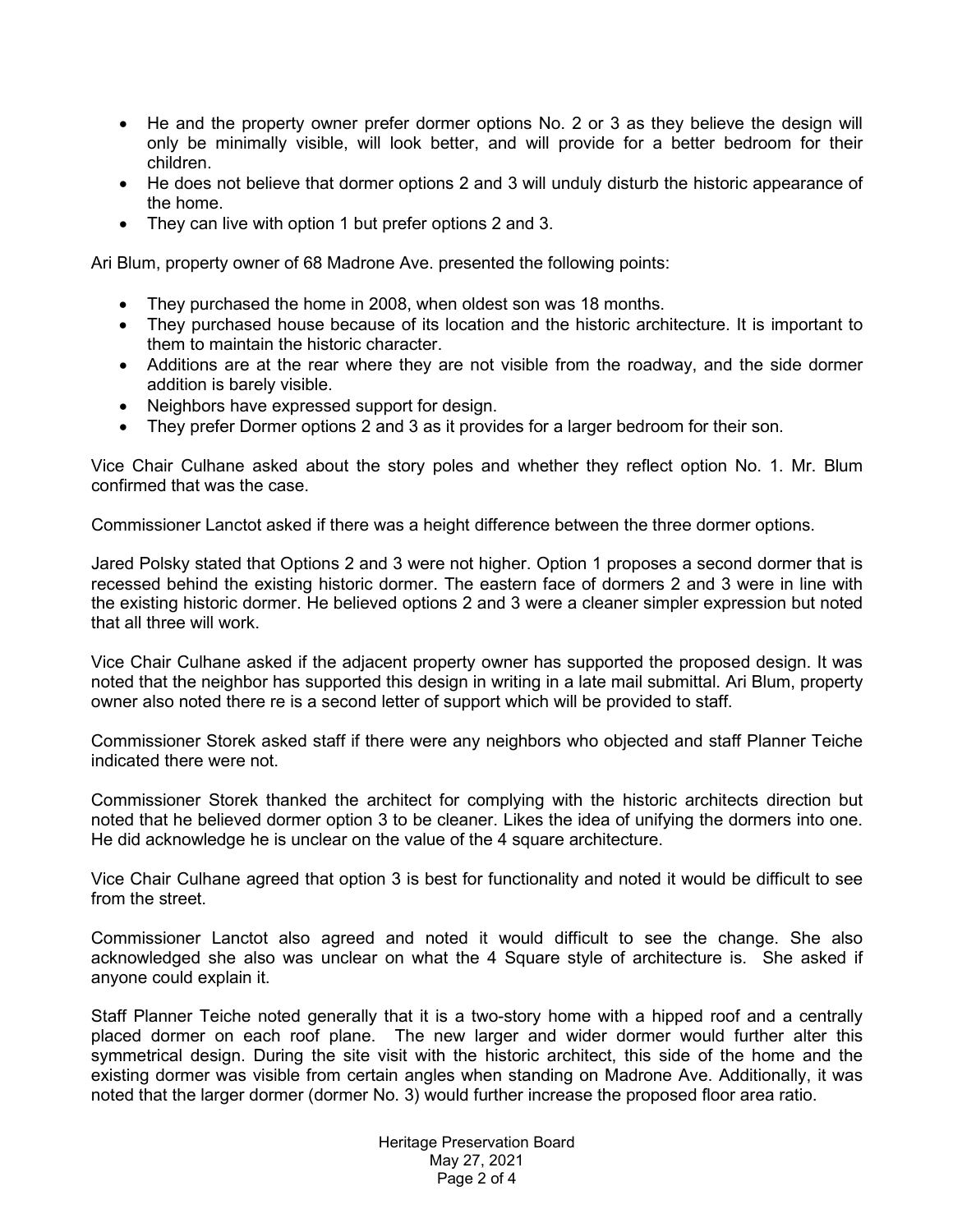Vice Chair Culhane asked if the Board Members wanted to move on to a discussion on the historic rehabilitation permit.

Commissioner Lanctot asked if the historic architect was supportive of dormer options No. 2 and 3 and staff Planner Teiche indicated she did not support them.

Commissioner Storek stated that if the architect and owner prefer to move forward with Option No. 3 that the Board should support this.

Vice Chair Culhane agreed and stated that the visible addition of a few feet of dormer was not significant. This is a small part of the overall change and could be determined to be acceptable.

Vice Chair Culhane asked if any member of the audience would like to speak on the application. There being none, Vice Chair Culhane closed the public hearing and brought the discussion to the Board.

Commissioner Culhane expressed concerned about the size of the rear addition but noted that the neighbors appeared to be supportive.

Board Member Galant asked staff to clarify which dormer option the historic architect supported. Staff indicated she was supportive of the dormer design depicted on the plans, and also reflected in dormer option No. 1. The historic architect did not support dormer options No 2 and 3 in the dormer study.

Vice Chair Culhane noted that the Board has taken the liberty of allowing some modification that was not necessarily in keeping with the recommendation of the historic architect. In this case the main impact would be on the neighbor to the east and they are supportive.

Commissioner Storek noted that Option No. 3 best supported the owners needs. If they are willing to preserve the historic home the Board could support this dormer option.

*M/s Storek/Lanctot moved, and Board voted 4-0 (Chair Hobbel absent) to recommend approval of DR/H/FAR 21-18 for 68 Madrone Ave as proposed in the project plans, and with dormer option No. 3.*

## **BUSINESS ITEMS**

1. Presentation by the Larkspur Community Foundation regarding the Helen Heitkamp Community Foundation Fund – Sandy Blauvelt and Joan Lundstrom.

Salllyanne Wilson, member of the Community Foundation presented the Board with a background on the Community Foundation and several ideas for projects that can be funded by the Community Foundation. The foundation's history fund is set up at the behest of Helen Heitkamp, ex-Board Member and can financially support historic oriented projects. Possible projects included:

- Creating an e-book of the Boards publication "Larkspur Past and Present".
- Supporting history talks. The library organized one that was a success.
- They invite any suggestions for other projects. The goal is to educate newer residents on Larkspur history.